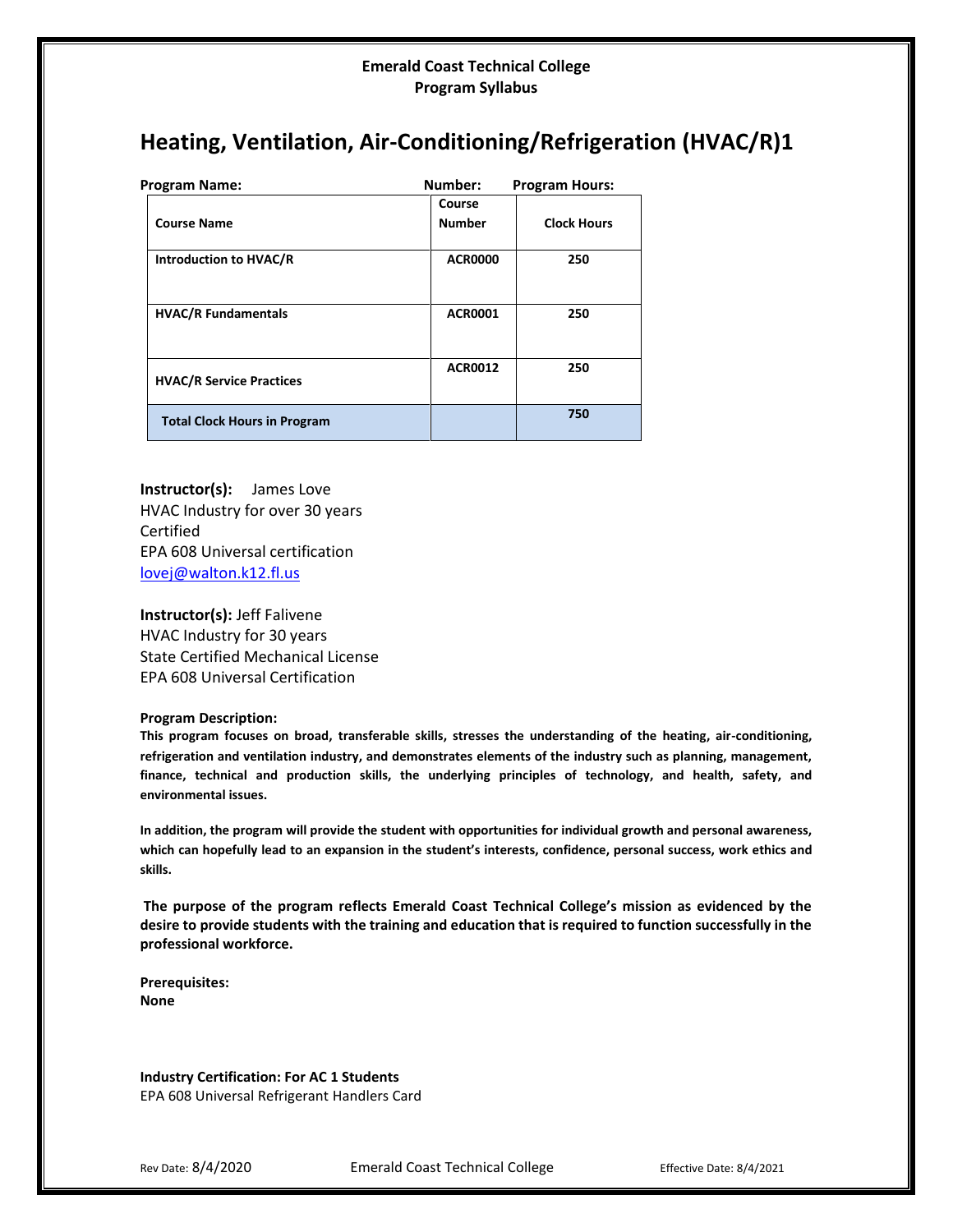HVACE001 – HVAC Excellence Employment Ready - Heat Pump HVACE002 – HVAC Excellence Employment Ready - Air Conditioning HVACE003 – HVAC Excellence Employment Ready - Light Commercial Air Conditioning HVACE004 – HVAC Excellence Employment Ready - Electric Heat HVACE005 – HVAC Excellence Employment Ready - Light Commercial Refrigeration HVACE006 – HVAC Excellence Employment Ready - Gas Heat



## **Occupational Completion Points:**

| <b>OCP</b> | Course         | <b>Course Title</b>            | Course | <b>SOC</b> |
|------------|----------------|--------------------------------|--------|------------|
|            | Number         |                                | Length | Code       |
| Α          | <b>ACR0000</b> | <b>Introduction to HVAC/R</b>  | 250    | 49-        |
|            |                |                                |        | 9021       |
| B          | <b>ACR0001</b> | <b>HVAC/R Fundamentals</b>     | 250    | 49-        |
|            |                |                                |        | 9021       |
|            | <b>ACR0012</b> | <b>HAC/R Service Practices</b> | 250    | 49-        |
|            |                |                                |        | 9021       |

**Program Objectives and Outcomes:** The program includes, but is not limited to:

- 1. Residential Air Conditioning, Heat Pump and Gas Furnace Service Installations
- 2. Class Lecture, Videos, Handouts
- 3. Customer service and human relations.
- 4. Employability skills.
- 5. Safe, efficient work practices.

#### **Textbook:**

Refrigeration & Air Conditioning Technology - Eighth Edition, Textbook ISBN-13 #: 978-1-305-57829-6

Refrigeration & Air Conditioning Technology - Eighth Edition, Lab Manual ISBN-13 #: 978-1-305-57870-8

NCCER Level - 1 - ISBN : 978-0-13-518509-4 NCCER Level - 2 - ISBN : 978-0-13-518512-4

#### **Online Resources:**

Refrigeration & Air Conditioning Technology Eighth Edition, Power-Point CD. ISBN-13 #: 978-1-305-58327-6

**Tools/Supplies/Materials:**

Rev Date: 8/4/2020 **Emerald Coast Technical College** Effective Date: 8/4/2021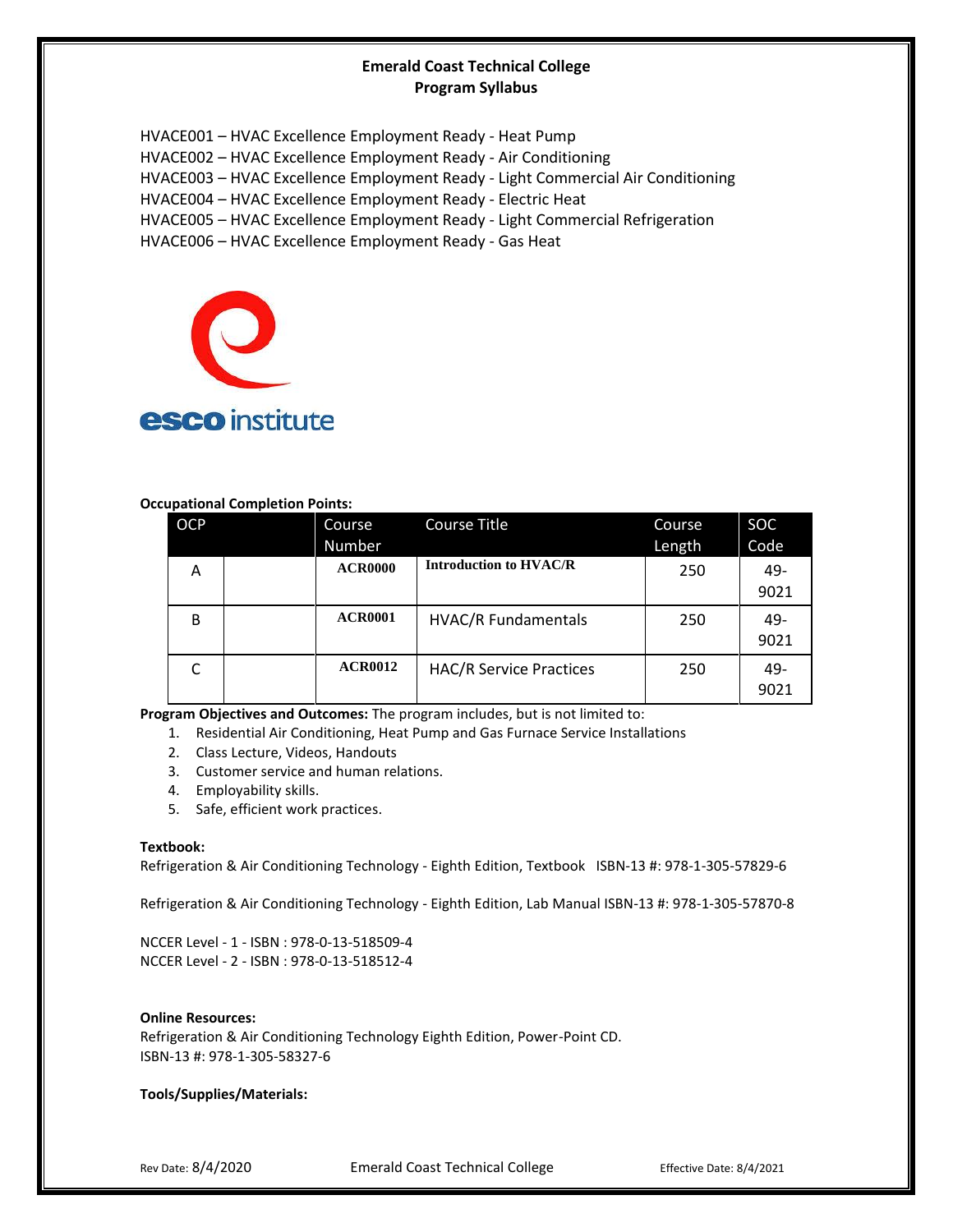N/A

#### **Grading Scale:**

A = 93 to 100  $B = 84$  to 92 C= 70 to 83 F= 69 & BELOW

#### **Evaluation/Assessment:**

Students are evaluated on their critical thinking skills, technical troubleshooting, general HVAC knowledge retention, utilization of HVAC service tools and the ability to perform basic air conditioning repairs

### **Satisfactory Progress:**

Please refer to the Catalog for general information regarding Satisfactory Academic Progress. Students in Air-conditioning, Refrigeration, and Heating Technology 2 should have successfully completed Air-conditioning, Refrigeration, and Heating Technology 1 or have been assessed by the instructor as having the equivalent experience.

#### **Instructional Delivery Methods:**

Lecture, Power Point, video and handouts, textbook, actual field experience reported by the instructor and class field trips, lab book and hands-on labs where multiple Brand name systems are installed and serviced.

## **Conferences and Assistance:** Please contact the instructor first. Counselors located in student services are also available.

## **Classroom Location:** 761 N. 20<sup>th</sup> Street DeFuniak Springs, Florida 32433 Portable Classroom # 1

#### **Office Location:**

761 N. 20<sup>th</sup> Street DeFuniak Springs, Florida 32433

#### **Office Hours:**

Regular office hours for the instructor are 12:00 PM to 9:30 PM Monday through Thursday, or as scheduled by appointment.

#### **Attendance:**

Attendance is mandatory. Students who believe that attendance may present a problem should discuss their situation with the instructor and with student services. Meet with instructor to schedule makeup hours.

Rev Date: 8/4/2020 **Emerald Coast Technical College** Effective Date: 8/4/2021